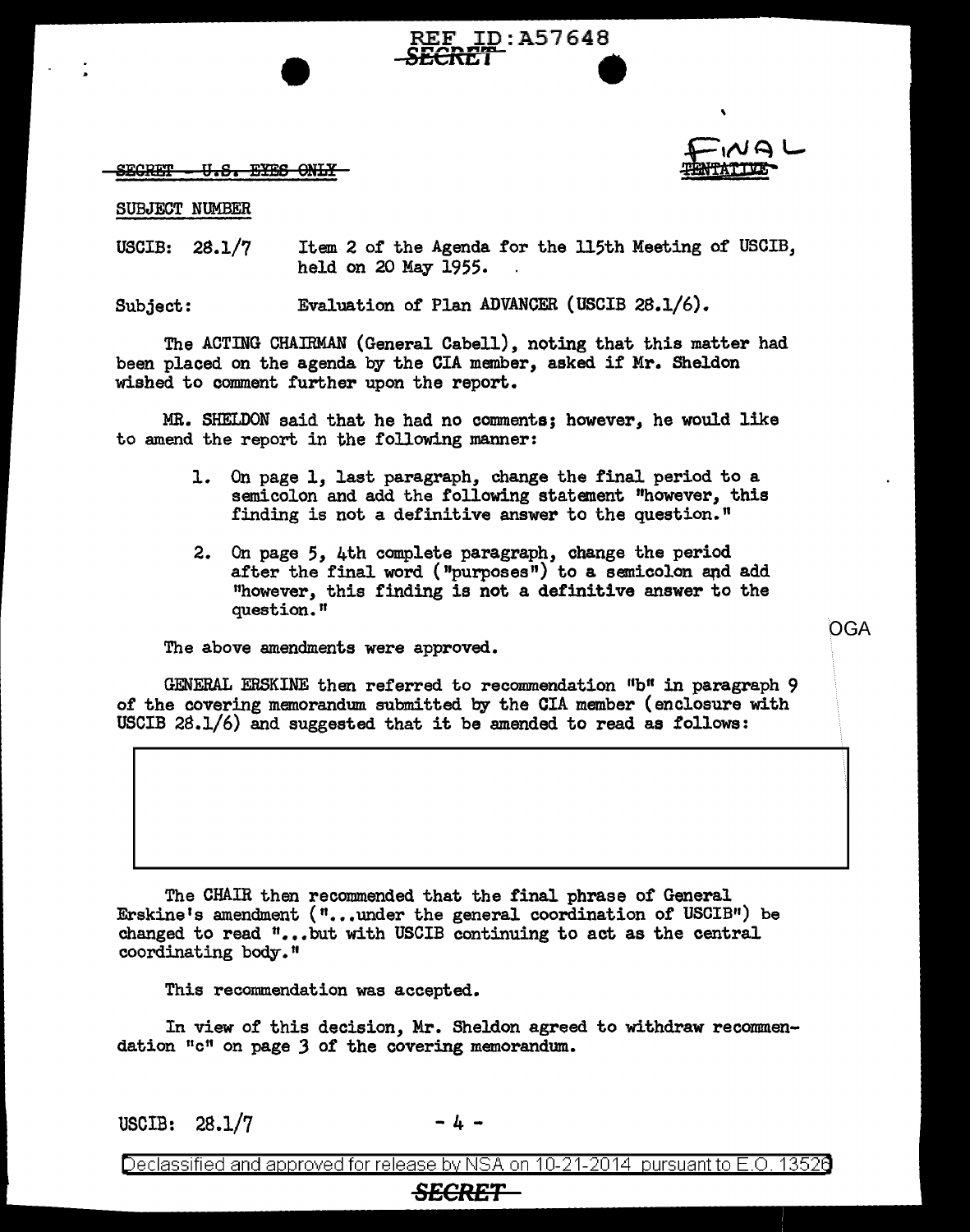

### USCIB: 28.1/7

In response to the Chair's invitation for further comments. GENERAL CANINE raised questions concerning the purpose of continuing the Exercise, and the intended disposition of knowledge obtained through its operation. He acknowledged that CIA has done a "workmanlike job" with regard to the four stations concerned, but said that he is not clear on what it is hoped to accomplish by continuation of the project.

D:A57648

MR. ARMSTRONG traced the background of the project, explaining that the original proposal had been made by his Department in an effort to obtain assistance for the VOA program. He recalled that after considerable discussion in USCIB there was a compromise resulting in the authorization of a pilot operation under CIA auspices. He continued by stating that the original objective has almost been lost sight of, and OGA that the project must now be evaluated in light of its value to other U.S. communications activities rather than to the VOA.

The ACTING CHAIRMAN said that the principal use of the operation today is to serve our communications managers.

GENERAL CANINE, agreeing with the Chair, said that action taken should, in his opinion, be based fundamentally on our intelligence interests.

The ACTING CHAIRMAN said that he felt reasonably sure that if the communications authorities of the Government were to agree unanimously that there is no further requirement for this type of information the Department of Defense would be glad to abandon the activity.

GENERAL CANINE said that he thought it incumbent upon the Board to recognize, in its findings and recommendations, that the ADVANGER program has swerved considerably from its original concept and now represents an effort akin to Weapons Systems Evaluation.

CAPTAIN TAYLOR reviewed the Board's position in light of the original request by the Secretary of Defense, pointing out that USCIB had been requested to advise the Secretary of the results of the pilot operation and in the light of these results, convey its views on implementation of ADVANCER. It was his belief that the Board should now respond to this original request, and that the report before the Board is appropriate for this purpose.

*SECRET* 

USCIB:  $28.1/7$  - 5 - (Corrected page)